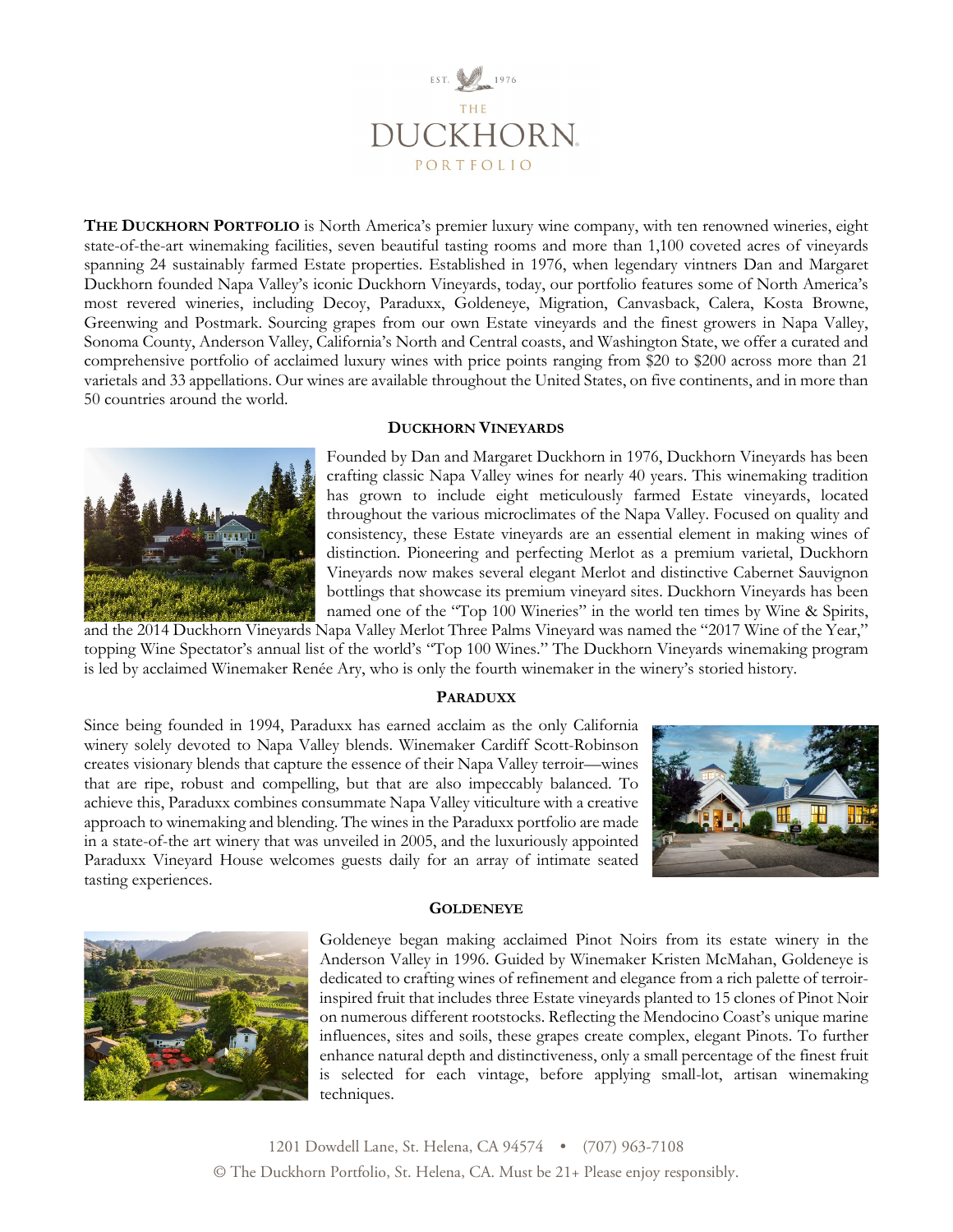### **MIGRATION**

Since our inaugural 2001 vintage of Anderson Valley Pinot Noir, Migration has developed a refined and compelling style that balances vibrancy and finesse. In the years since, Migration has taken wing beyond our Anderson Valley origins as we have explored Pinot Noir and Chardonnay from California's finest cool-climate appellations, most notably the legendary Sonoma Coast. Today, guided by Winemaker Dana Epperson, Migration works with a handful of acclaimed growers to produce a small portfolio of sought-after Chardonnays and Pinot Noirs, including our flagship Sonoma Coast wines, and our coveted vineyard-designates.



These sophisticated, Burgundian-varietal wines highlight lush fruit, bright acidity and balanced oak influence.

## **DECOY**

Established in 1985, Decoy is recognized for producing attractively priced wines from exceptional vineyard sources, including Decoy's own Ridgeline and Brownell estate vineyards in the Alexander Valley. The Decoy lineup includes a Red Blend, Cabernet Sauvignon, Merlot, Zinfandel, Pinot Noir, Chardonnay and Sauvignon Blanc, as well as a Rosé



and Brut Cuvée. In 2020, Decoy unveiled Decoy Limited, an elevated tier of limitedproduction wines made from select lots sourced from California's most prestigious wine regions. The winemaking program at Decoy is guided by Winemaker Dana Epperson, who is an expert at working with multiple grape varieties across multiple regions. In addition, because of The Duckhorn Portfolio's unique structure, Decoy benefits from the talent and experience of our Duckhorn Vineyards, Goldeneye, and Paraduxx winemakers—each of whom has a unique area of specialization.

## **CANVASBACK**

In 2012, building on our 35-year history of making globally acclaimed Cabernet Sauvignons, Duckhorn came to Washington State's Red Mountain to make our debut Canvasback Red Mountain Cabernet Sauvignon. Though Red Mountain is one of the smallest appellations in Washington State, it is one of the most widely renowned. With ideal soils, a perfect sloping southwestern exposure, and a dry desert climate, Red Mountain has done more than just establish itself as perhaps the finest region in Washington for growing Cabernet Sauvignon; it is rapidly earning a reputation for producing some of the most compelling and distinctive Cabernet Sauvignons in the New



World. Today, Canvasback is guided by Washington native and Red Mountain expert, Brian Rudin, who works alongside famed vineyard manager Dick Boushey to oversee our Longwinds Estate Vineyard.

### **CALERA**



In 1975, legendary vintner and American wine pioneer Josh Jensen founded Calera (Spanish for "lime kiln") high in the remote Gavilan Mountains of California's windswept Central Coast. There, in Mt. Harlan's low-yielding, limestone-rich soils and cool, arid climate, he began planting what would ultimately become six small estate vineyards. Today, these vineyards are recognized as some of the New World's most revered Pinot Noir sites. Under the stewardship of Winemaker Mike Waller, each vineyard is renowned for producing singular wines of uncommon purity, elegance and aging potential. In addition to its beloved single-vineyard wines, Calera partners with

some of the top vineyards on California's majestic Central Coast to make Calera's beautiful Central Coast wines, including Pinot Noir, Chardonnay and a Vin Gris of Pinot Noir.